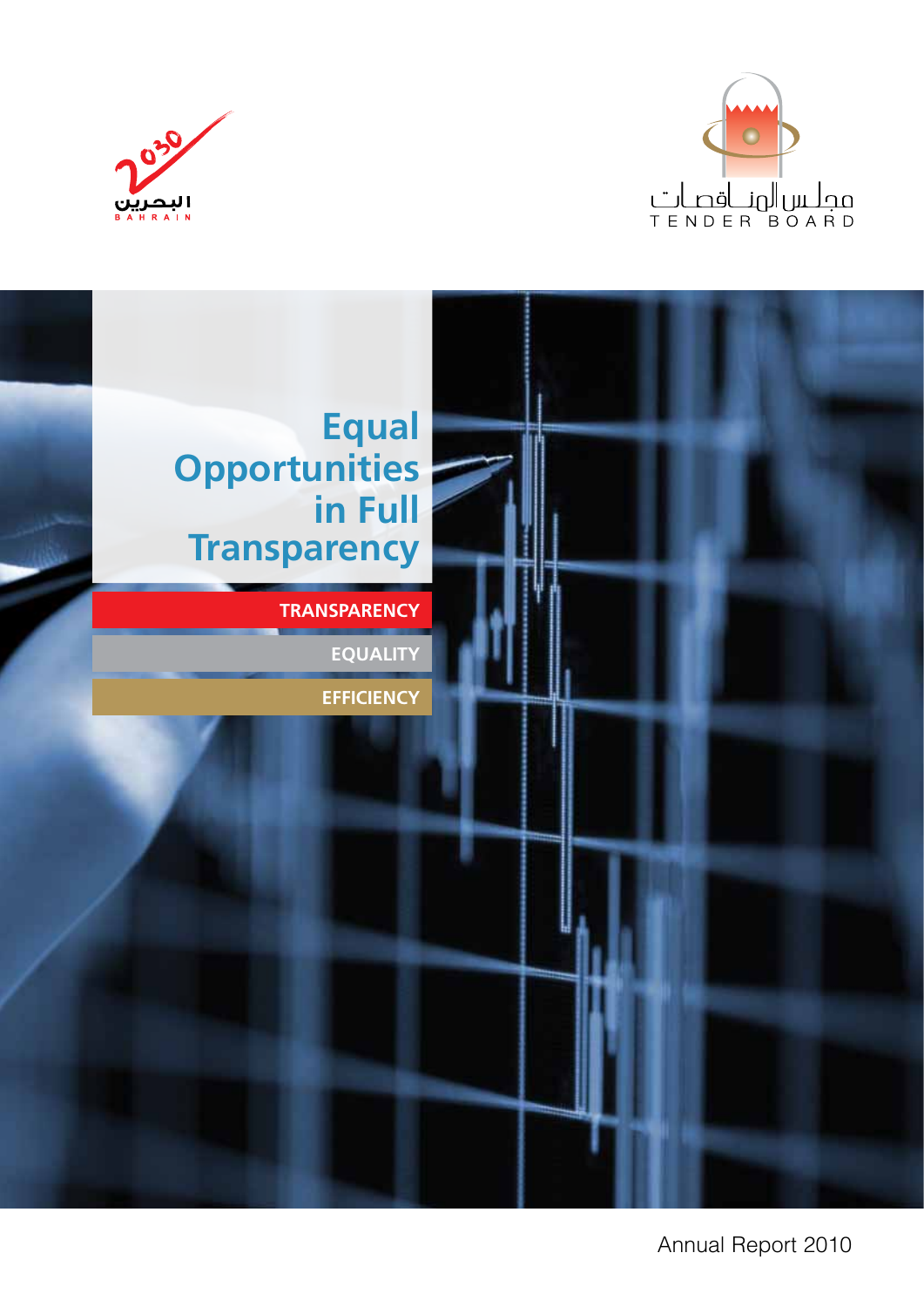#### Bahrain Tender Board

7th Floor, Almoayyed Tower, Seef District PO Box 18686, Manama, Kingdom of Bahrain Tel: (+973) 1756 6666 Fax: (+973) 1758 7855

www.tenderboard.gov.bh

### **Contents**

- 02 Profile, Vision, Mission & Values
- 03 Our Principles
- 04 Tender Board Members
- 06 Chairman's Statement
- 08 Overview of Operations
- 14 Annual Highlights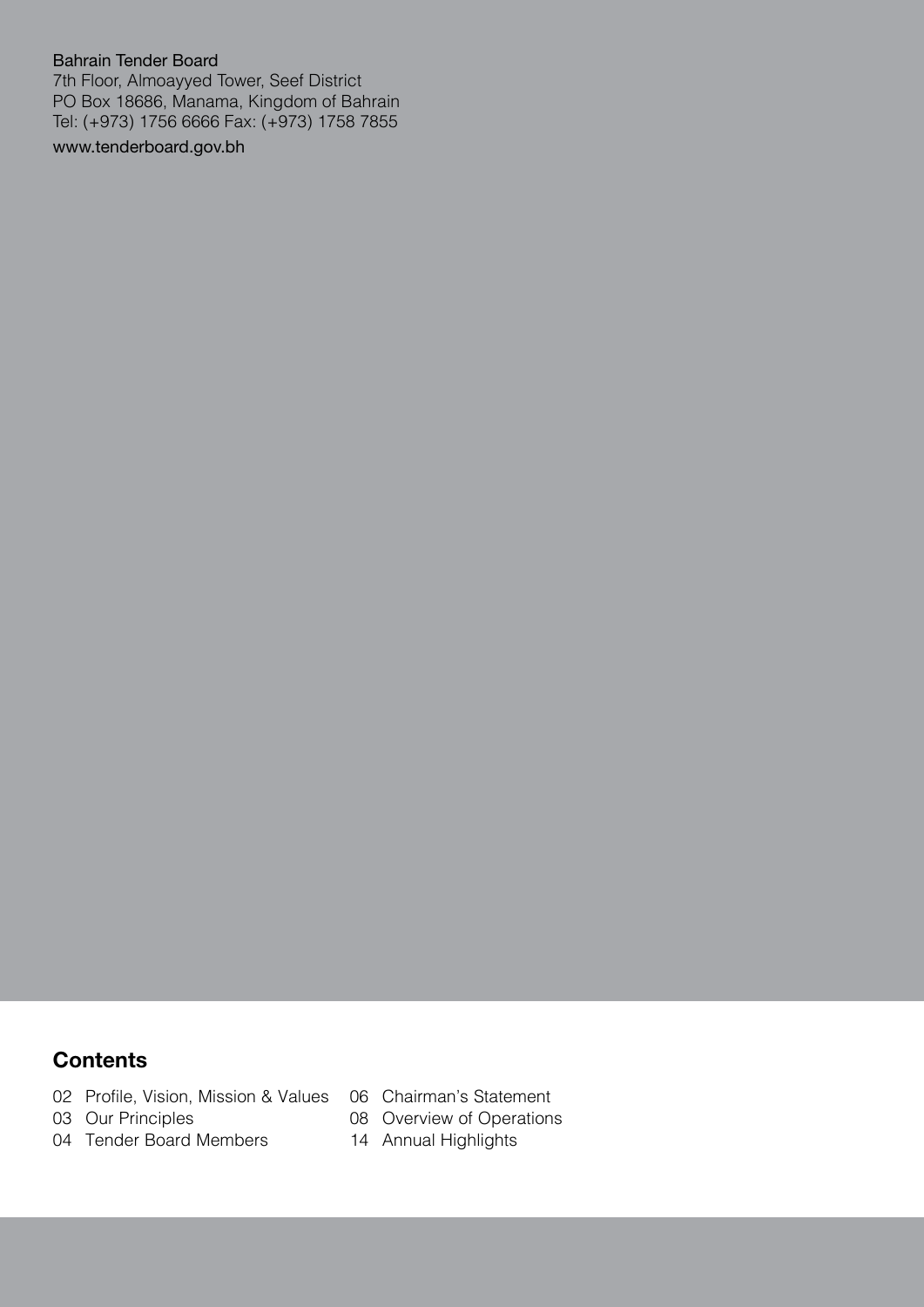

**His Royal Highness Prince Khalifa bin Salman Al Khalifa**

The Prime Minister of The Kingdom of Bahrain



**His Majesty King Hamad bin Isa Al Khalifa**

The King of the Kingdom of Bahrain



**His Royal Highness Prince Salman bin Hamad Al Khalifa**

The Crown Prince & Deputy Supreme Commander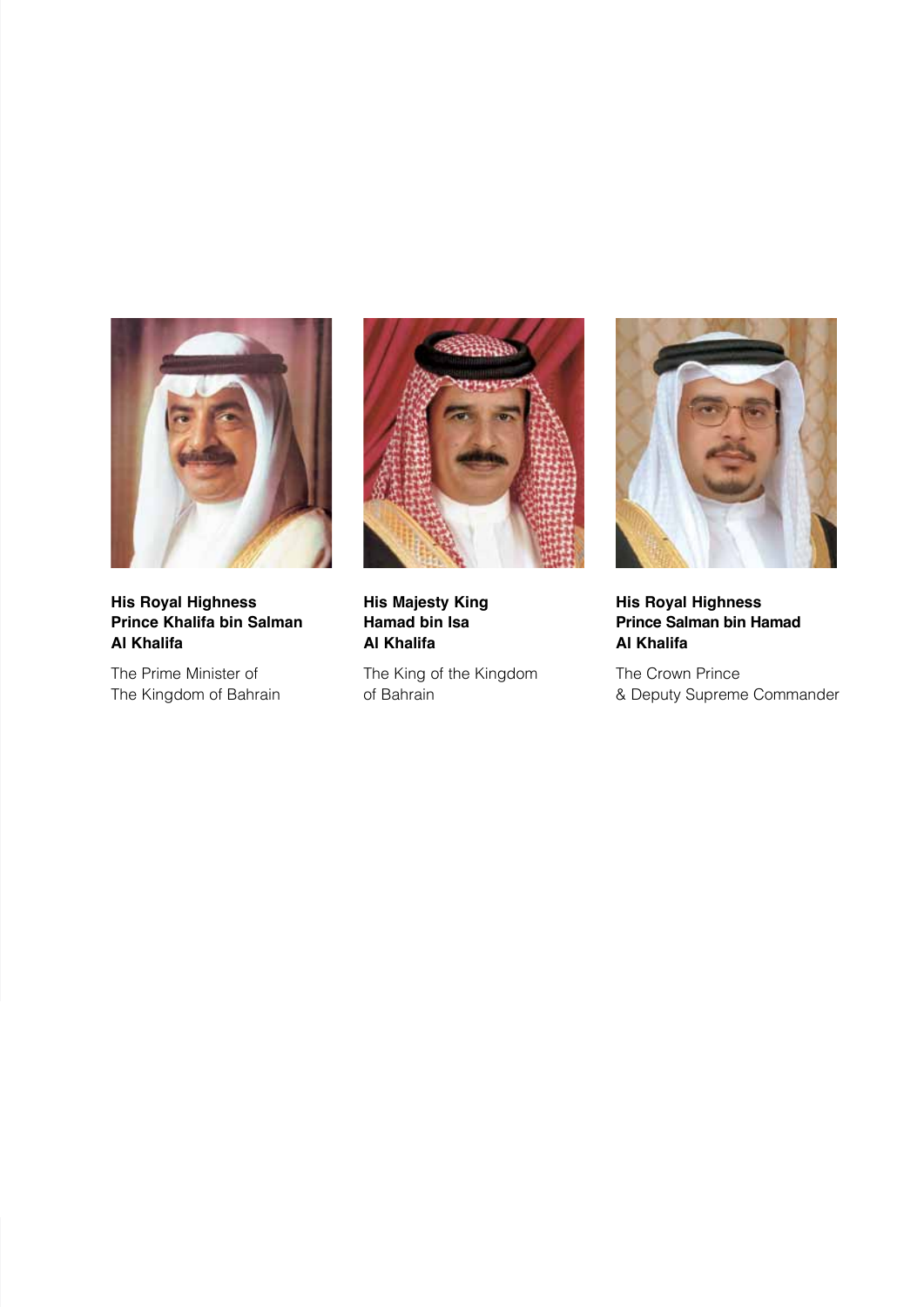## **Profile, Vision, Mission, Values & Our Principles**

The Tender Board is a fully independent body, established by a Royal Decree on 7 January 2003 with a clear agenda to set up a strict regulatory mechanism that would ensure fairness and equal opportunity for all stakeholders.

The role of the Tender Board is clearly expressed in the Legislative Decree No: 36 issued on 9 October 2002 with respect to the Law Regulating Government Tenders and Purchases. The Tender Board has the following responsibilities:

- Protect public funds and prevent the undue influence of personal interests on tender formalities.
- Achieve maximum levels of economic efficiency in purchasing activities, at competitive and fair prices.
- Encourage suppliers and contractors to participate in Government tenders and purchases.
- Encourage integrity, competitiveness, fair treatment and equal opportunity to all contractors and suppliers.
- Ensure total transparency in all aspects of purchasing procedures by the Government.

#### VISION

To be a world-class role model organisation in tendering practices.

### **MISSION**

The Tender Board is a governing authority that assures excellence, equality, transparency and fair competition in government tenders and purchases.

#### VALUES

- Integrity and transparency
- Trust and respect
- Equality and equity
- • Quality and excellence
- Accountability
- Professionalism
- Creativity

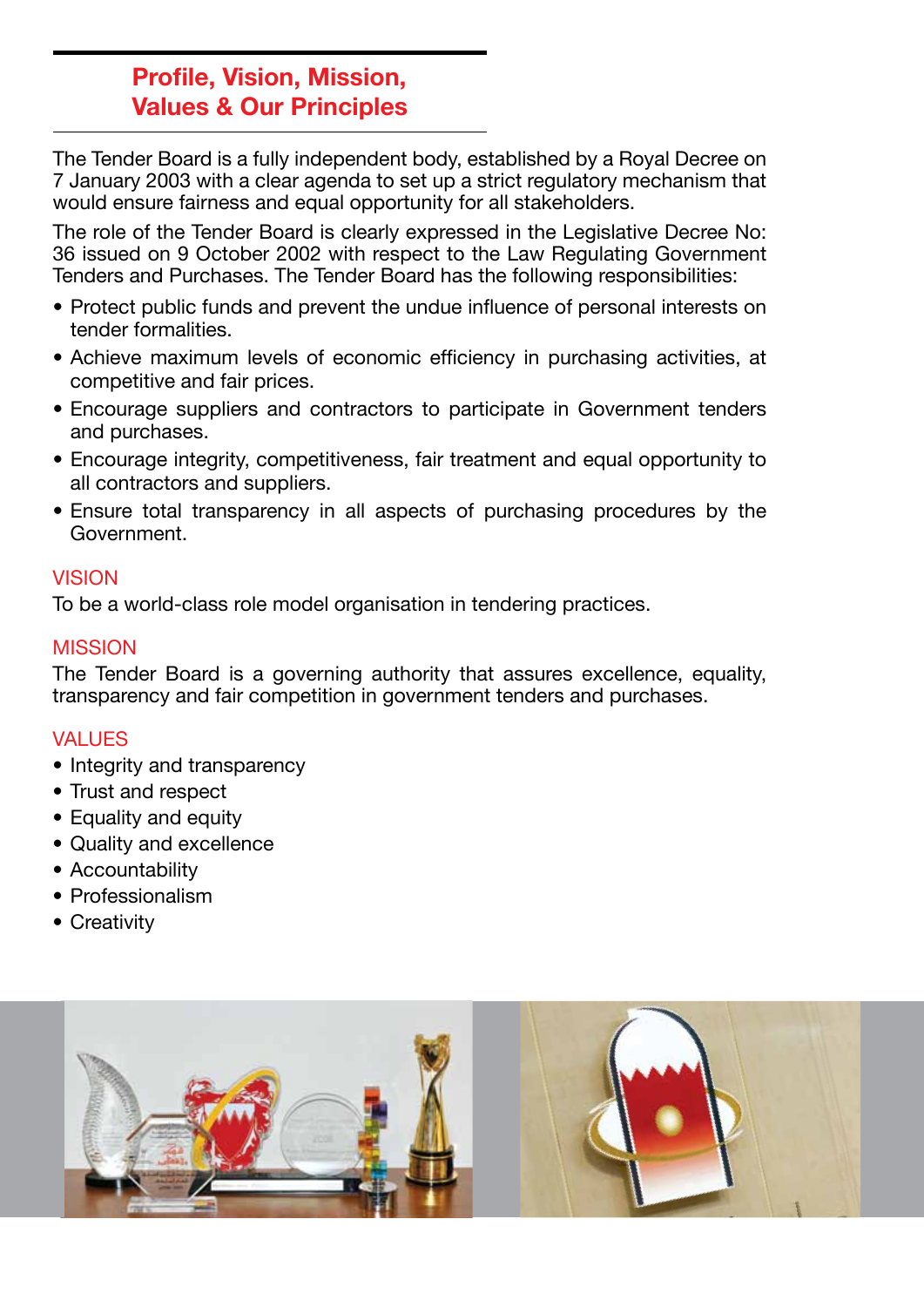## **Transparency**

**The Tender Board adheres scrupulously to the highest principles of transparency and openness, conducting its activities in a clear and easily understood manner, and maintaining an open and frank dialogue with all its stakeholders.** 

**Tender bids are opened in weekly public sessions attended by representatives from relevant purchasing authorities, contractors and suppliers, and members of the media and the general public. Full details of invitations to tender, dates and timings of weekly sessions, and final awards are widely published in the Kingdom's official gazette, the local media, and on Tender Board's website.**

# **Equality**

**As a fully independent body, the Tender Board ensures fairness and equality for all contractors and suppliers, both local and international, bidding for public sector contracts.** 

**Since commencing operations in 2003, the Tender Board has established an international reputation for acting in an impartial manner, dedicated to protecting public funds by preventing the undue influence of nepotism and personal interests to interfere in the integrity of the tender process. This has helped to achieve maximum levels of economic efficiency in purchasing activities, at competitive and fair prices.**

## **Efficiency**

**The Tender Board is committed to operating at the highest levels of efficiency and effectiveness, supported by a leading-edge management information system (MIS) infrastructure, in line with global best practices. The soundness of the Board's quality management system, and its policies, processes and procedures, has been endorsed by accreditation to the international standard ISO 9001:2008.** 

**This has contributed to boosting investors' confidence in the nation's economy, and further enhancing the prestigious status of the Kingdom of Bahrain.**

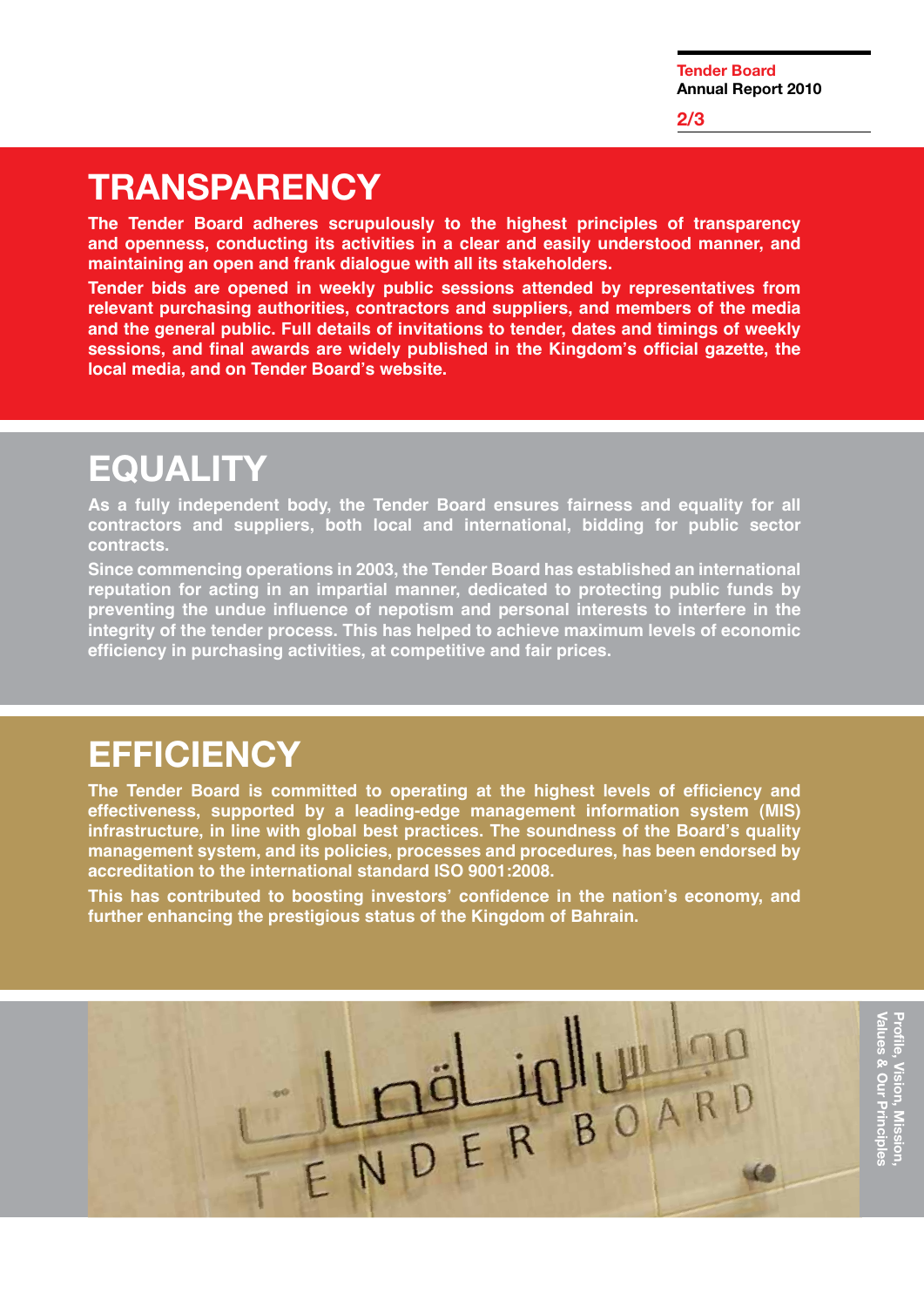## **Tender Board Members**

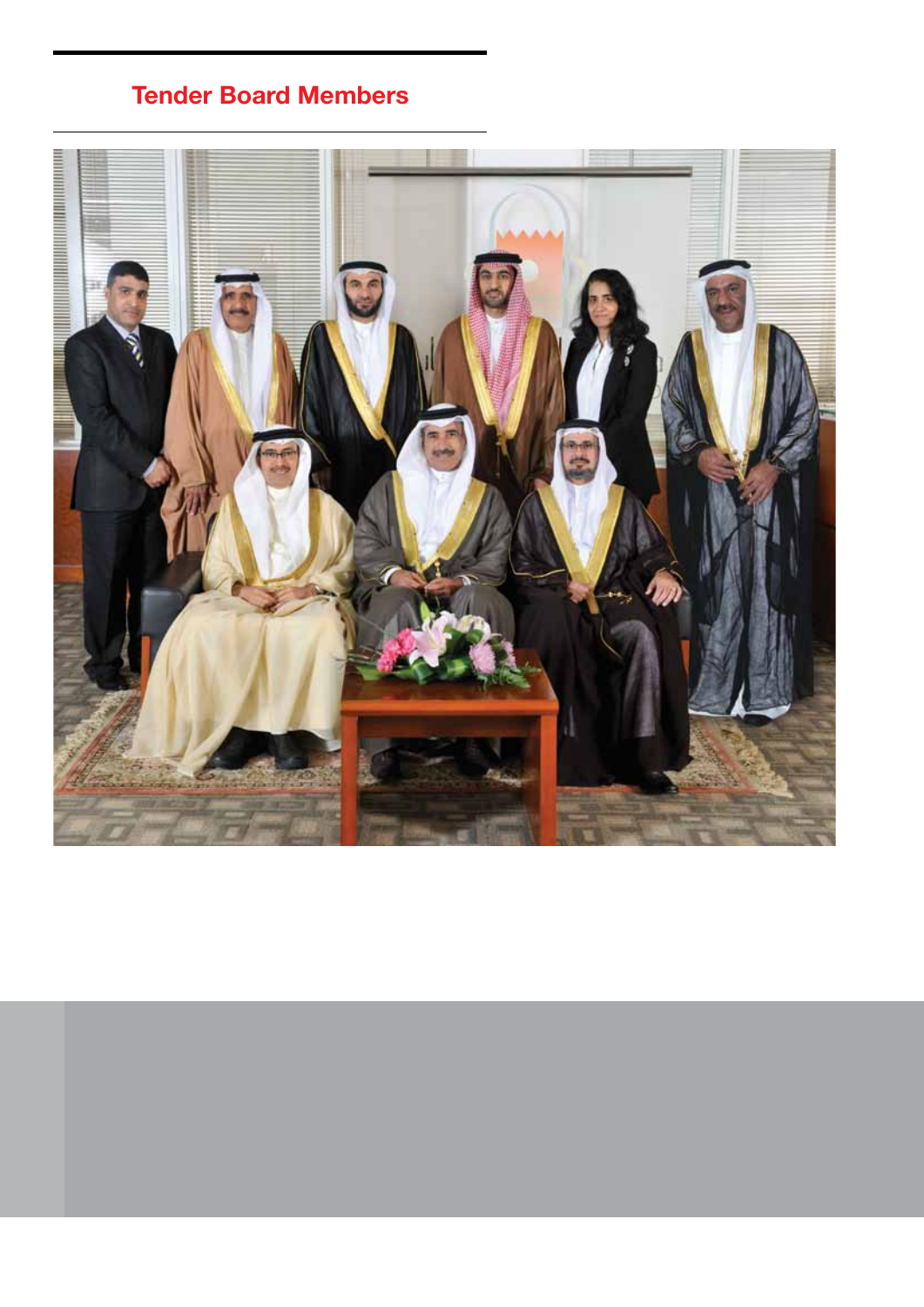#### **5/5 4/5**

- **1. His Excellency Basim Bin Yacob Al Hamer** Chairman
- **2. Engr. Nayef Omar Alkalali** Deputy Chairman
- **3. Dr. Nabeel Mohammed Abdulfatih Member**
- **4. Mr. Ali Mohammed Ali Al Arrayed** Member
- **5. Mr. Mohammed Ali Al Qaed** Member
- **6. Mr. Jaffer Mohammed Shubbar Hussain** Member
- **7. Mr. Jaffer Ebrahim Al Qassab** Member
- **8. Engr. Taha Mahmood Faqihi** Member
- **9. Mrs. Hayam Mohammed Ismail Al Awadhi** Member

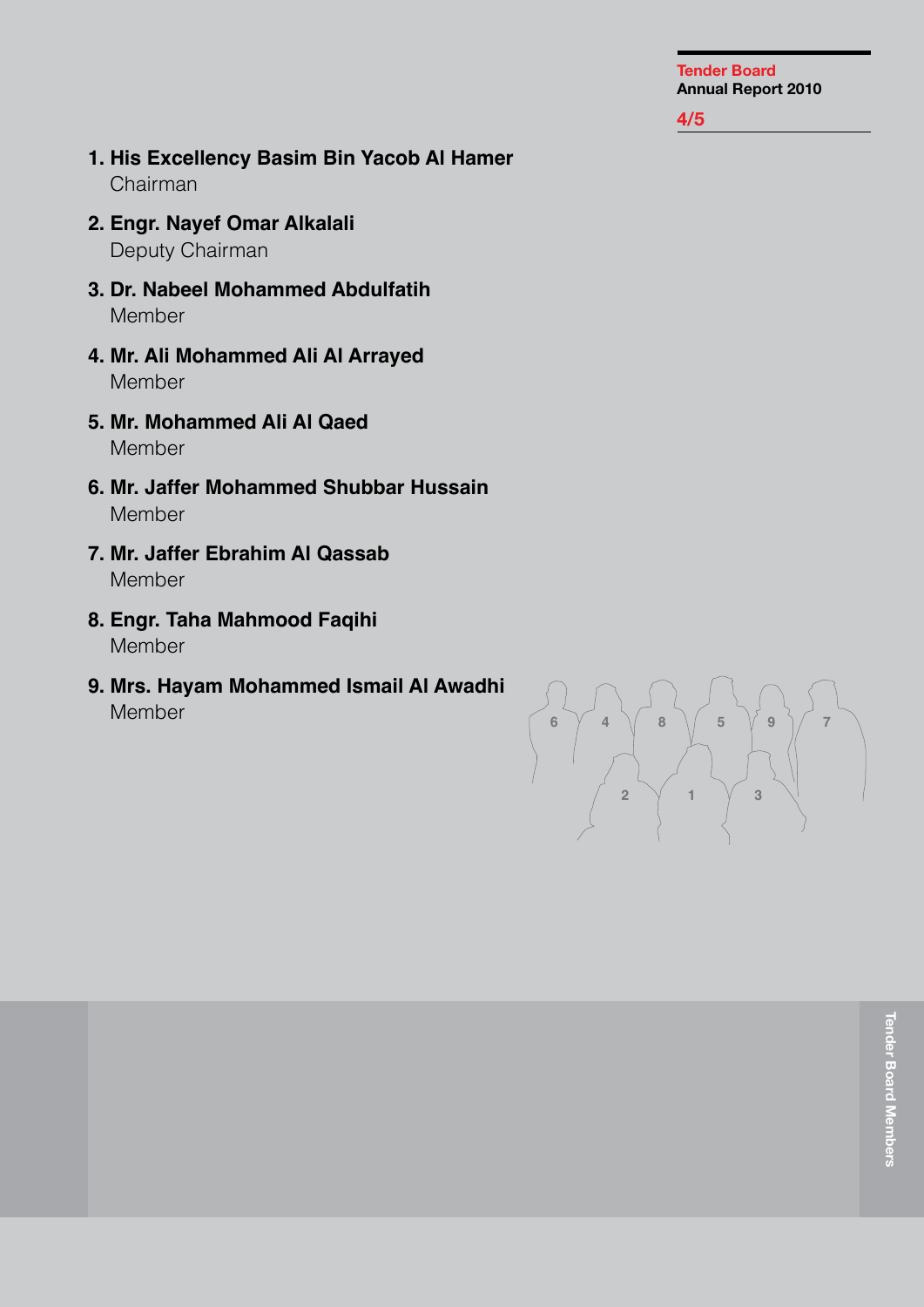## **Chairman's Statement**

**On behalf of the Members of the Tender Board, it is my privilege to present the annual report of the Bahrain Tender Board for the year ended 31 December 2010.** 



I am pleased to announce that this proved to be another eventful and successful year, during which we continued to improve the transparency, equality and efficiency of public sector procurement and tendering in the Kingdom.

In 2010, there was a significant increase in the number of tenders and bids opened and total tenders awarded. This reflects the growth in public sector project activity, especially in areas of infrastructure, housing and health, which are critical to the continued social and economic development of the Kingdom of Bahrain. The total number of bids opened during the year increased by over 21 per cent to an alltime high of 8,282 which underlines the growing confidence in the transparency and integrity of the Tender Board by contractors and suppliers.

A record 2,160 tenders were awarded in 2010, with a total value of BD 1.26 billion. Comparing the actual cost of the awarded tenders with their estimated cost, significant savings in Government purchasing budgets of BD 124.1 million were achieved in 2010. Since its inception in January 2003, the Tender Board has awarded 13,603 tenders for projects totalling BD 6.85 billion, with total savings of BD 538.4 million.

The Tender Board's numerous achievements during the year are detailed in the Review of Operations section of this report, so I will just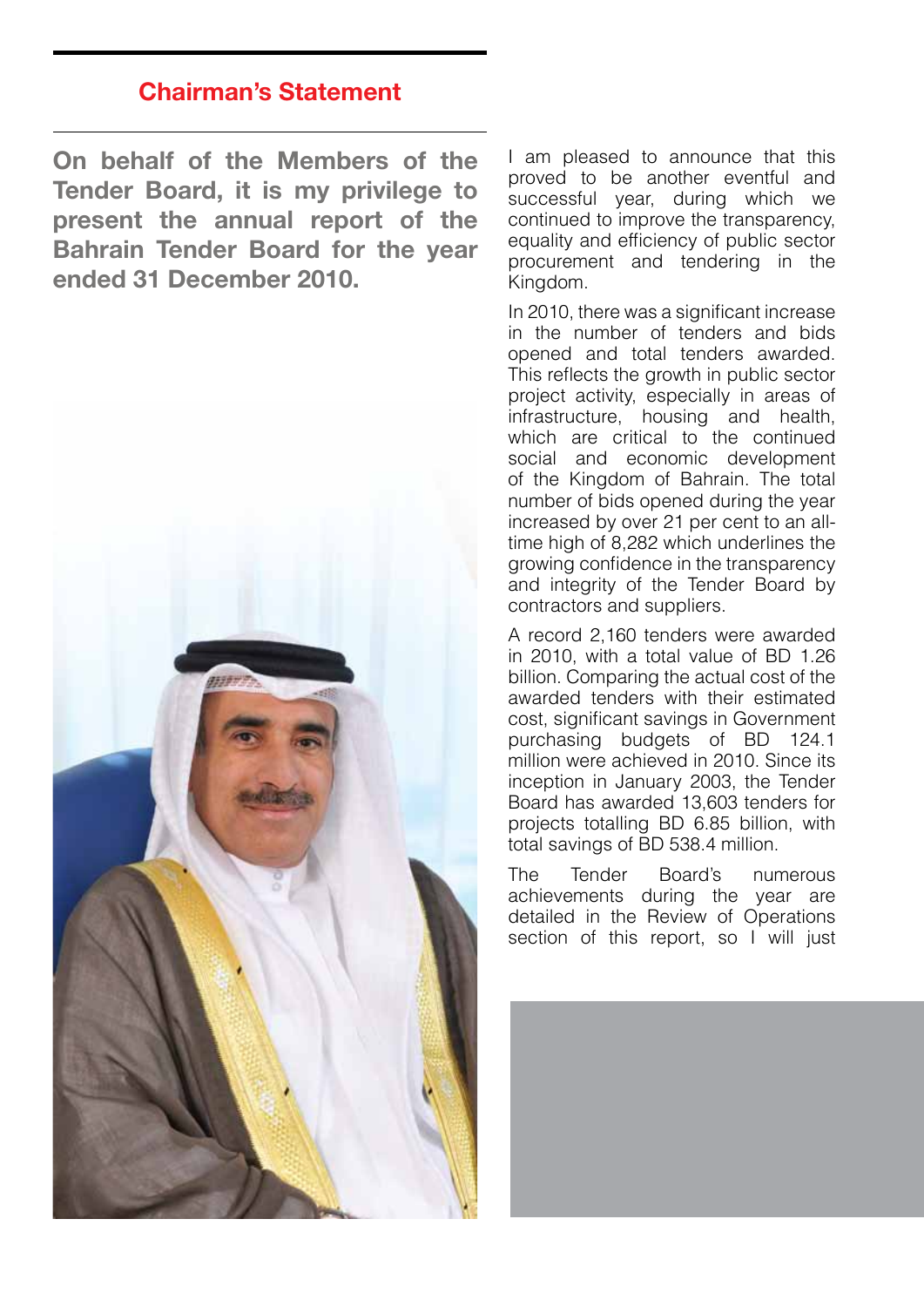#### **6/7**

highlight some of the most notable developments. These include enhancing and integrating pre-qualification and evaluation processes; finalising the testing of the new e-tendering system; completing a major upgrade of the MIS infrastructure and CCTV environment; maintaining ISO 9001:2008 accreditation for our quality management system; and signing new training agreements with the Bahrain Institute of Public Administration and Tamkeen. We also improved our response time in replying to correspondence, with 95 per cent of mail being answered within one to two weeks. Such accomplishments serve to illustrate the professionalism and personal commitment of Board members, and the dedication and productivity of the Tender Board's secretariat, which comprises just 30 employees.

Our significant achievements during 2010 have resulted in the Tender Board becoming a more professional, efficient and responsive organisation. They have also further strengthened the Tender Board's reputation for transparency, fair competition and equal opportunity. This has undoubtedly contributed to boosting investors' confidence in the nation's economy; attracting increased foreign investment; and enhancing the prestigious status of the Kingdom of Bahrain, both regionally and internationally.

The Tender Board remains committed to supporting the Kingdom's far-reaching programme of public sector, social and economic reforms that are enshrined in Bahrain's Economic Vision 2030, and supported by the initiatives and implementation plans of the National Economic Strategy. These are ultimately aimed at raising living standards and creating greater opportunities for the Kingdom's citizens.

While we take pride in the Tender Board's successful achievements over the past eight years, we are fully conscious of the need for continuous improvement in order to meet the high expectations of our stakeholders – especially purchasing authorities, contractors and suppliers, and staff. Their aspirations were highlighted in a white paper published during 2010 by the Economic Development Board, based on a comprehensive survey conducted by McKinsey & Company. We are currently reviewing the recommendations contained in the white paper, which include expanding the role of the Tender Board in line with global best practice, and adopting a differentiated approach to public sector procurement.

On behalf of the Members of the Tender Board, I express my sincere gratitude to His Majesty the King, His Royal Highness the Prime Minister, and His Royal Highness the Crown Prince, for their visionary leadership, inspired reform programme, and continued support and guidance. I would also like to thank the members of the Tender Board and the Secretariat for their hard work, dedication and professionalism during the year.

**Basim Bin Yacob Al Hamer** Chairman

**BD 1.265 Billion** 

**A record 2,160 tenders were awarded in 2010, with a total value of BD 1.265 billion.**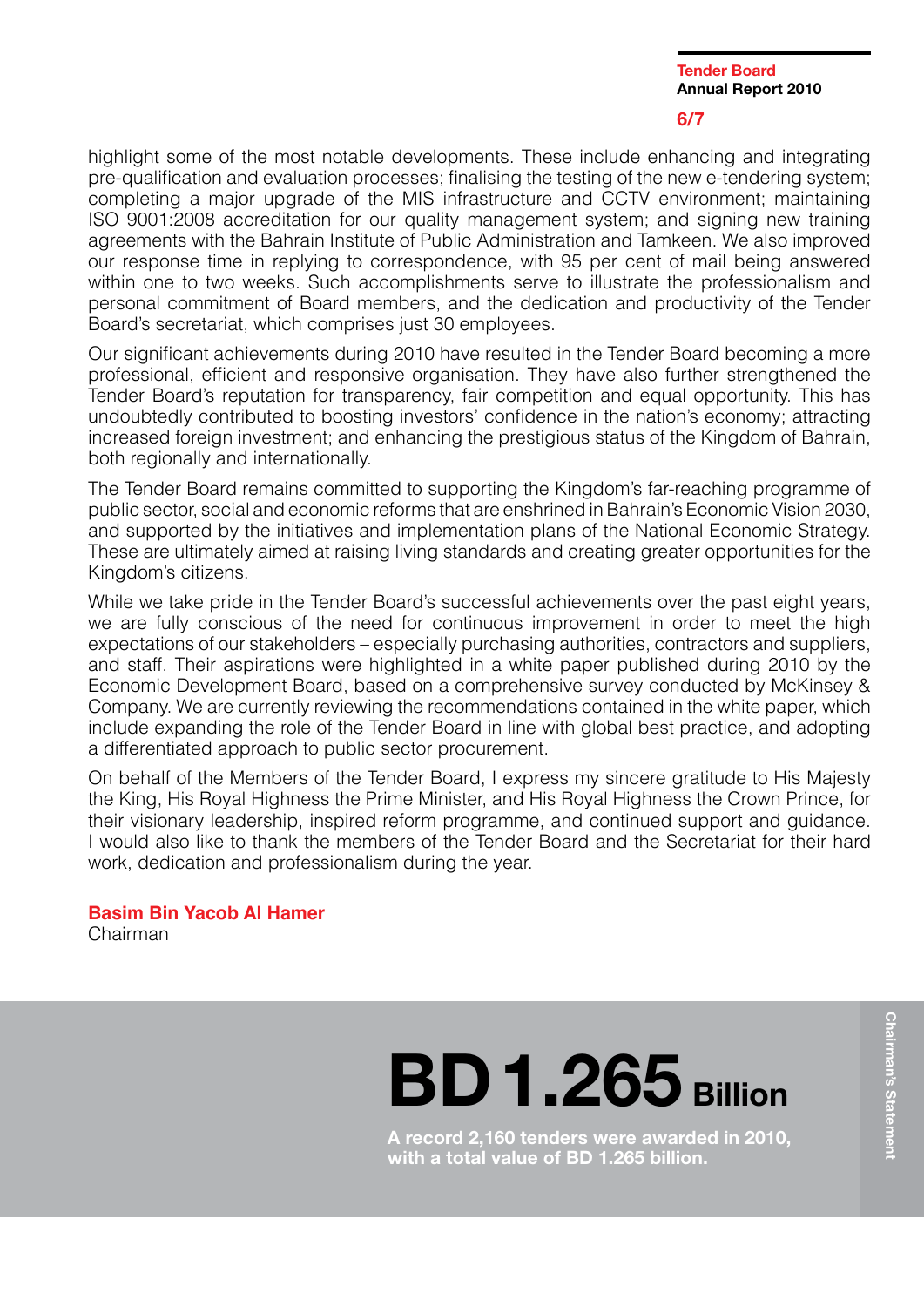## **Overview of Operations**

#### **Tenders and Bids Opened**



The number of tenders opened in 2010 totalled 1,432 – bringing the total since 2003 to 10,410 – while the number of bids opened rose to a record high of 8,282 with a total of 53,785 bids opened since 2003. (Refer to charts on page 5).

#### **Tenders Awarded**



A record 2,160 tenders were officially awarded in 2010 (2003-2010: 13,603) with a total value of BD 1,265 million (2003-2010: BD 6,850 million). The majority of these tenders were issued by the Ministry of Works, Ministry of Housing, Ministry of Health, the Bahrain Petroleum Company (Bapco) and Gulf Air. (Refer to charts on page 5).

#### **Human Resources**



The Tender Board places the highest priority on the training and development of its employees. In 2010, the Tender Board agreed with the Bahrain Institute of Public Administration to provide customised training for management and technical staff. An agreement was signed with Tamkeen to retrain graduates lacking appropriate degree disciplines for employment by the Tender Board. ICT training for staff is provided by the eGovernment Authority, while the employees benefitted from training programmes and workshops provided by the Ministry of Finance, Central Informatics Organisation and eGovernment Authority. In line with its strategy to encourage the employees for selfdevelopment, the Tender Board financially assisted some of the staff by full and partial payment of their study fees. Total staff at the end of 2010 numbered 30, all of whom are Bahraini nationals.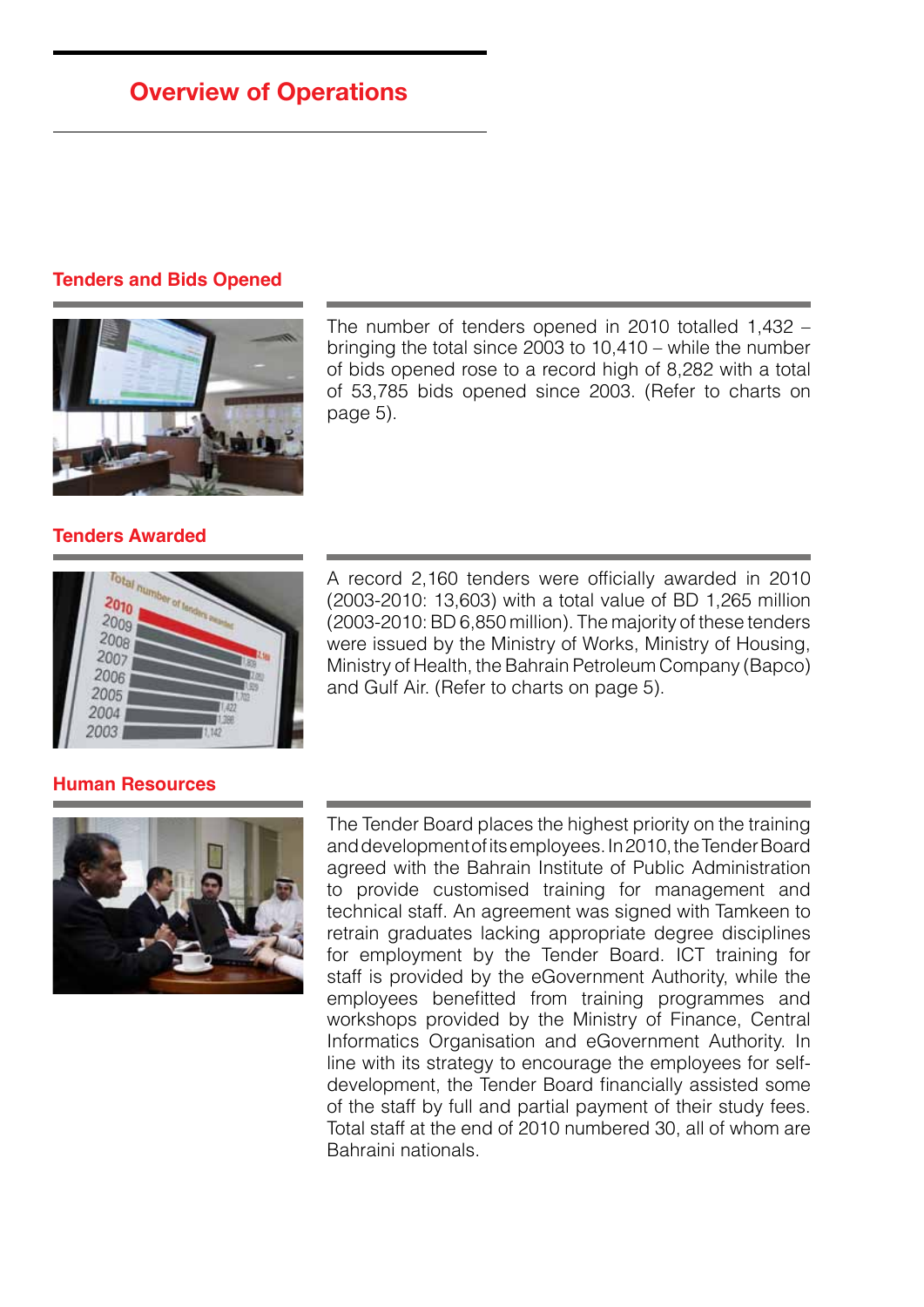During 2010, the Tender Board continued to focus on improving the efficiency of its operations and enhancing its performance, in line with international standards.

**Tender Board Annual Report 2010**

**8/9**

#### **Savings Achieved**



Comparing the actual cost of the awarded tenders with their estimated cost, a total saving in Government purchasing budgets of BD 124.1 million was achieved in 2010. Since 2003, total savings have amounted to BD 538.4 million. (See chart 1).

#### **Process Integration**



During 2010, the Tender Board continued to focus on improving the efficiency of its operations and enhancing its performance, in line with international standards. This includes developing an integrated system that will enable the Board to participate more effectively in the prequalification and evaluation of bidders and their proposals. A key initiative involves the classification of contractors and suppliers against set criteria, and the publication of an online register of those who are pre-qualified and approved to bid for specific types of tenders, together with their contact details.

#### **Management Information System (MIS)**



The Board's MIS infrastructure was significantly enhanced in 2010 to improve the speed and quality of support systems. Initiatives include a major CCTV upgrade, and collaboration with the eGovernment Authority and the Central Informatics Organisation to host the Tender Board's website on the Government's data network. A key development during the year involved finalising plans to provide Members of the Tender Board with customised iPads to replace the previous paper-based weekly Meeting File, which contained around 500 pages of documents attached to the issues requiring decisions. Not only more flexible and convenient, the iPads are also environmentallyfriendly and cost-effective, providing a major reduction in the use of paper and printers.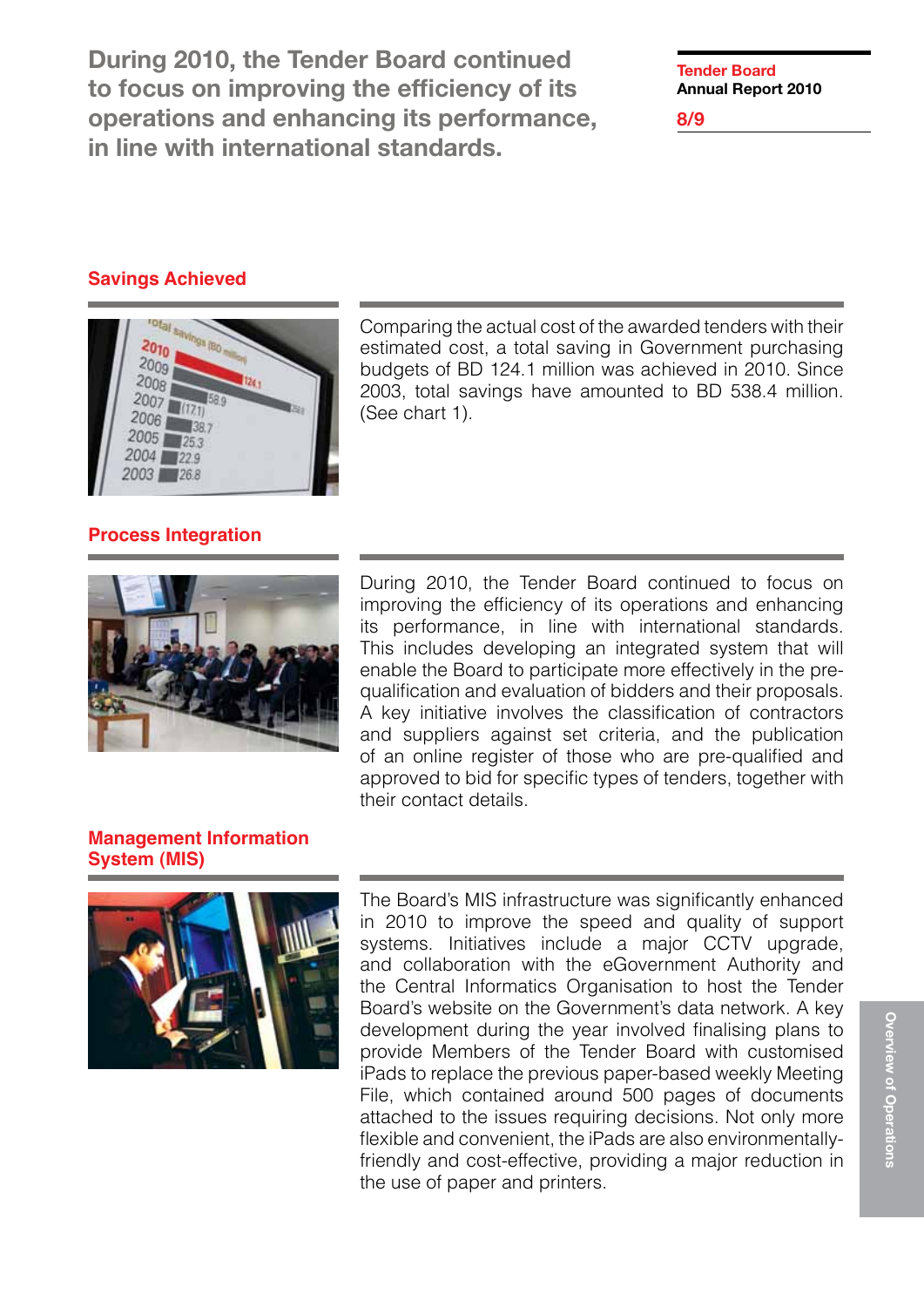#### **Overview of Operations** continued



#### **E-Tendering System**



In 2010, the Tender Board maintained its Quality Management System ISO 9001:2008 accreditation for the fourth consecutive year since its award in 2006. This fully-documented system covers tender preparation, bid submission, the opening and awarding of tenders, reviews and complaints, staff training and development, and procurement. Also during the year, the Tender Board made good progress in translating its approved strategic goals into functional and individual Key Performance Indicators (KPIs).

The Board's strategic goals were revised during the year in collaboration with the Economic Development Board as part of the development of the second National Economic Strategy (NES) for 2011-2014. The NES comprises key initiatives and implementation plans for all ministries and government agencies, which are designed to support the realisation of Bahrain's Economic Vision 2030.

The Tender Board's new full-fledged electronic tendering system (e-tendering) was successfully tested in 2010. The system will be introduced in controlled phases during 2011 to ensure fully functional implementation.

The first phase, which is expected to go live during the Third quarter of 2011, will enable purchasing authorities to upload tender documents, and interested contractors and suppliers to download tender documents following payment of document fees through the ePayment Gateway. Subsequent phases, such as opening of bids and awarding tenders, will follow later. Training for purchasing authorities officials by the eGovernment Authority has been completed, while over 1,000 contractors and suppliers have attended training programmes organised by Tamkeen. When fully operational, the system will be the first of its kind in the MENA region.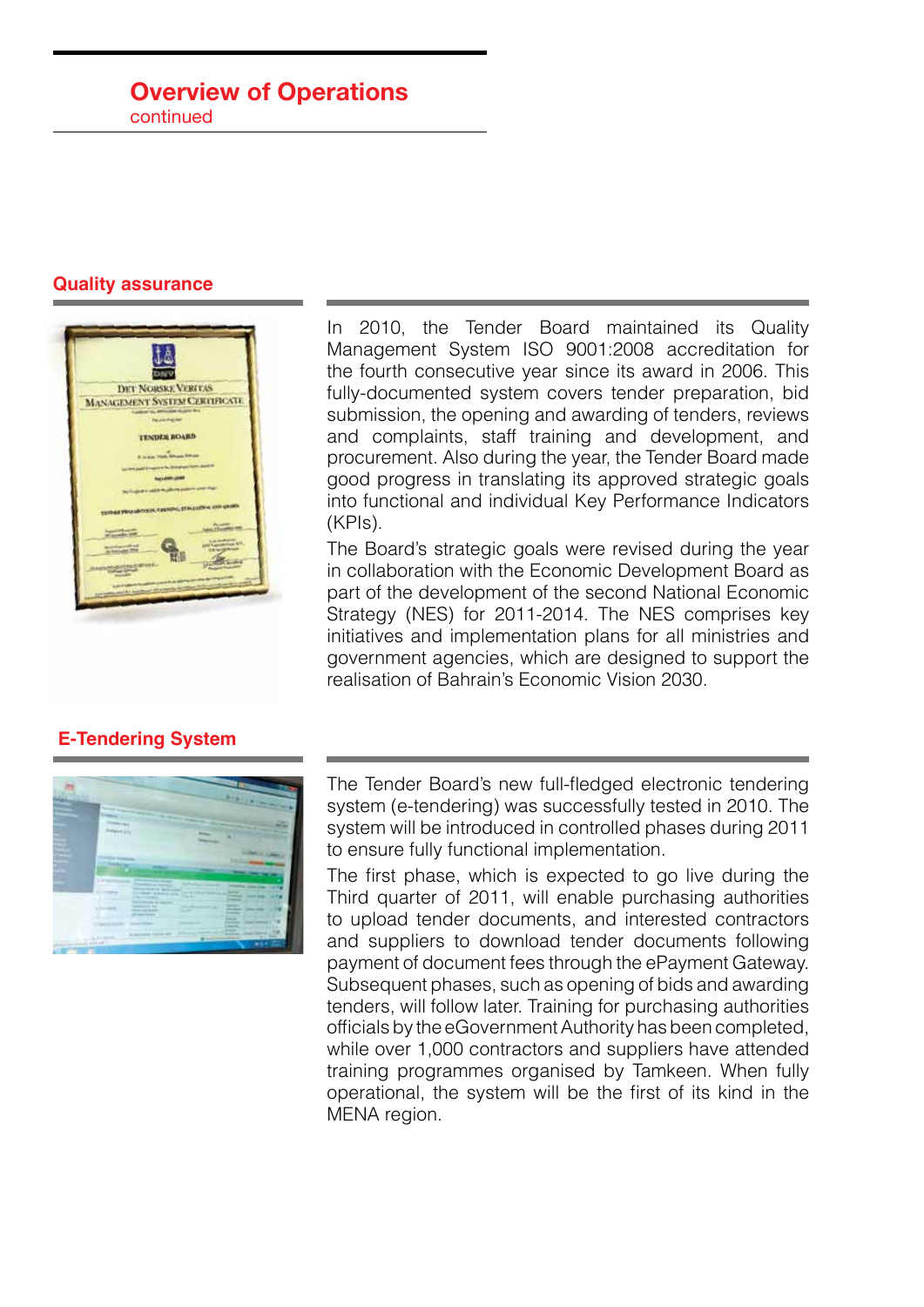Significant savings in Government purchasing budgets of BD 124.1 million were achieved in 2010.

**Tender Board Annual Report 2010**

**10/11**

#### **Document Management System**



In cooperation with the eGovernment Authority, an approved request for proposal for a new document management system (DMS) was finalised in 2010, and will be issued by the Tender Board in 2011.

The new DMS will upgrade the existing database to a fully computerised archive that will deliver timely and accurate storage and retrieval of tender documents and reports, and also act as a disaster recovery backup system.

#### **Website**



Plans were finalised in 2010 for a major revamp of the Tender Board's website to improve its functionality and user-friendliness, and further enhance transparency and disclosure.

This will be implemented in three phases during 2011, and include advanced features such as iPhone interaction and enhanced database search capabilities.

#### **Meetings of the Tender Board**



In line with the importance that the Tender Board places on avoiding delays in tendering procedures, it holds lengthy weekly meetings in an uninterrupted sequence, except for public holidays and unforeseen events. In 2010, the Tender Board has held a total of 49 weekly meetings.

During these meetings, various matters and procedures related to tenders and purchases are discussed; correspondence to the Board is also reviewed and studied; and appropriate decisions are made.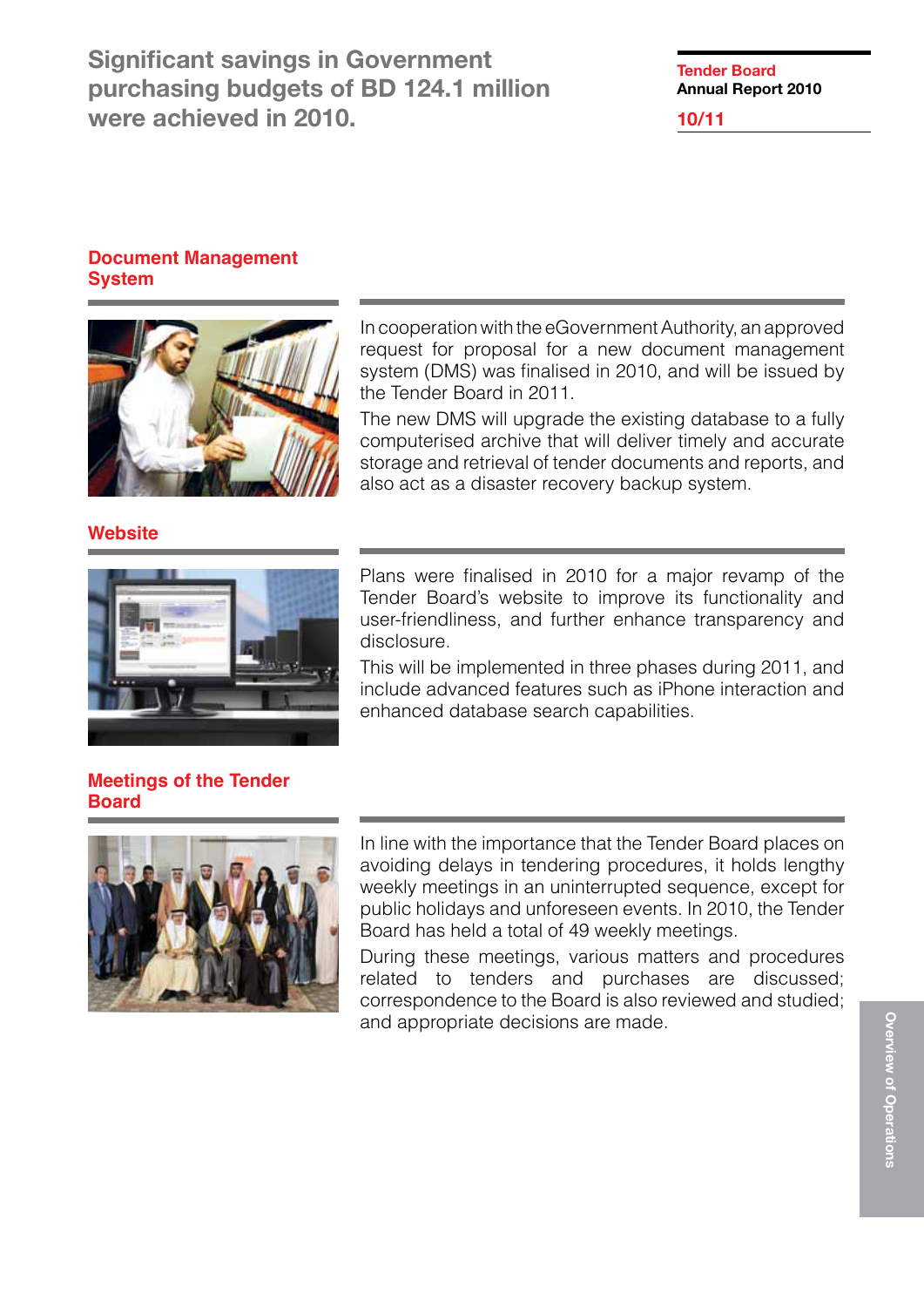## **Overview of Operations**

continued

#### **Speed of Response**



The Board maintained its excellent record for the speed of response in dealing with correspondence. The quantity of mail received by the Tender Board in 2010 totalled 5,012 items, of which 95 per cent was replied to within one to two weeks, while 16 per cent was dealt with in less than one week.



#### **Requests for Review and Complaints**



The Tender Board received a total of 129 Requests for Review and Complaints during 2010. These were studied by the Tender Board and appropriate decisions made in full transparency to ensure adherence to the principles of fairness and equality; while taking into consideration the proper implementation of the provisions stipulated in the Law Regulating Government Tenders and Purchases, and its Implementing Regulations.

Most of the grievances that reached the Tender Board were related to the procedures followed by purchasing authorities in issuing, evaluating and awarding tenders. The Board received numerous letters of appreciation from contractors and suppliers for the careful and prompt manner in which their requests and complaints were reviewed.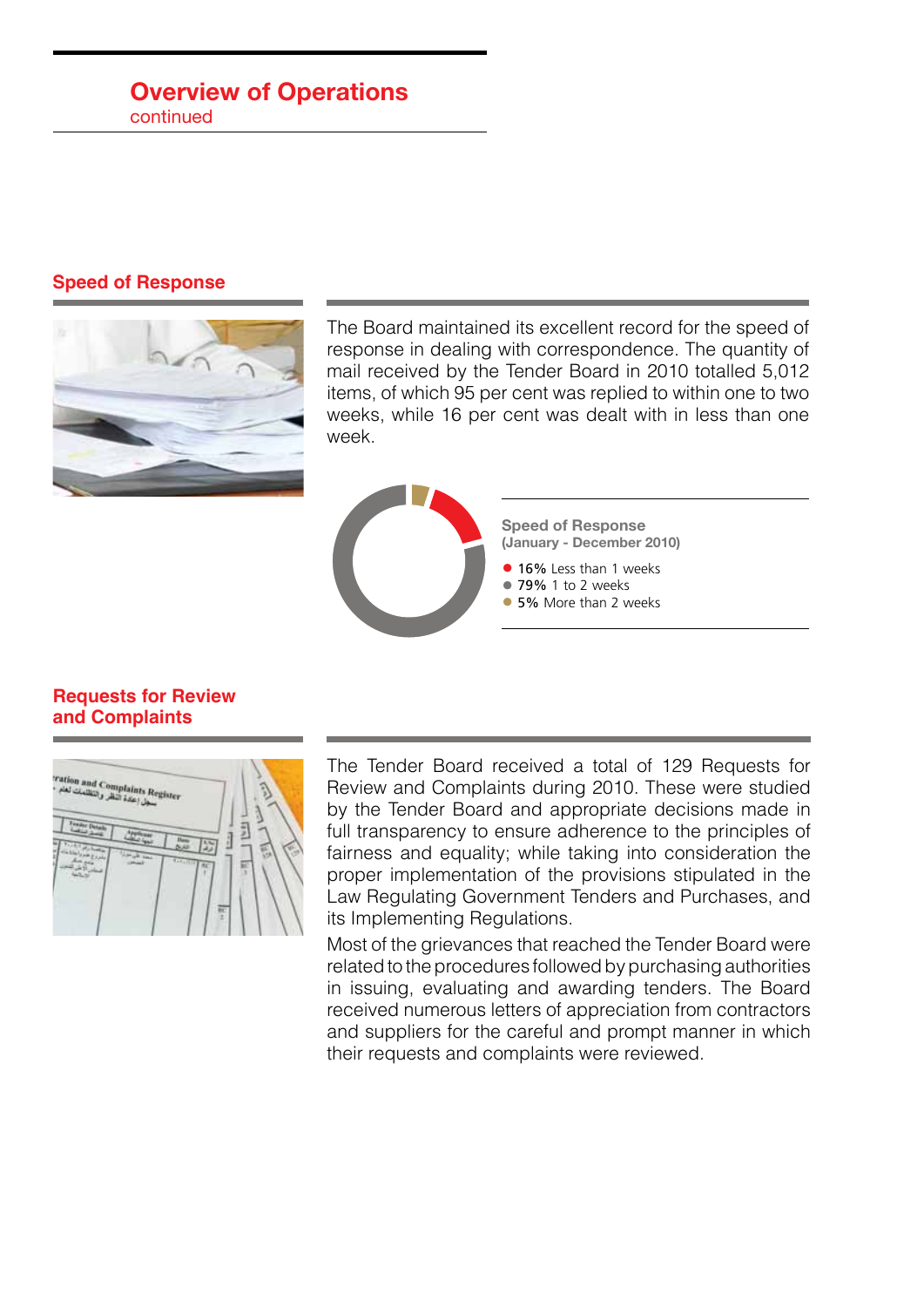The Tender Board remains committed to supporting the Kingdom's far-reaching programme of public sector, social and economic reforms that are enshrined in Bahrain's Economic Vision 2030.

## **Tender Board Annual Report 2010**

**12/13**

#### **Decisions and Circulars issued by the Tender Board**



During 2010, the Tender Board continued to make a number of decisions, and issued orders, circulars and memoranda to government ministries, councils, departments, organisations and bodies covered by the provisions of the Law Regulating Government Tenders and Purchases. These are aimed at establishing the procedures and standards used as guidelines by the Tender Board. They also aim at clarifying issues related to the application of the provisions of the Law and its Implementing Regulations, and guiding purchasing authorities to the procedures to be followed with respect to Government tenders and purchases.

A new decision issued during the year was concerned with the issuance of a new set of Regulations regarding the Tender Evaluation Criteria that will apply equally to all public sector purchasing authorities. In addition, the Law was amended to make the Tender Board responsible for auctions covering the sale of goods and equipment, rental leases and investments, as well as tenders.

A change in the Law was also made regarding the value of tenders that are directly conducted by the purchasing authorities. These are now up to BD 50,000 for governmentowned companies and BD 25,000 for ministries. All orders and circulars issued during the year, together with such documents issued since the Board's establishment in 2003, are listed on the official website of the Tender Board.

### **Looking Ahead**



A key activity during 2011 will be the implementation of initiatives contained in the second National Economic Strategy in support of Bahrain's Economic Vision 2030. The Tender Board's plans also include the phased implementation of the new e-tendering system, and the launch of a redesigned website. The Board will continue with its efforts to enhance efficiency, translate strategic objectives into functional and individual key performance indicators (KPIs), and select a vendor for a new document management system. In addition, the recommendations of the Economic Development Board's white paper will be reviewed, and proposals prepared for discussion with relevant authorities for approval and further action.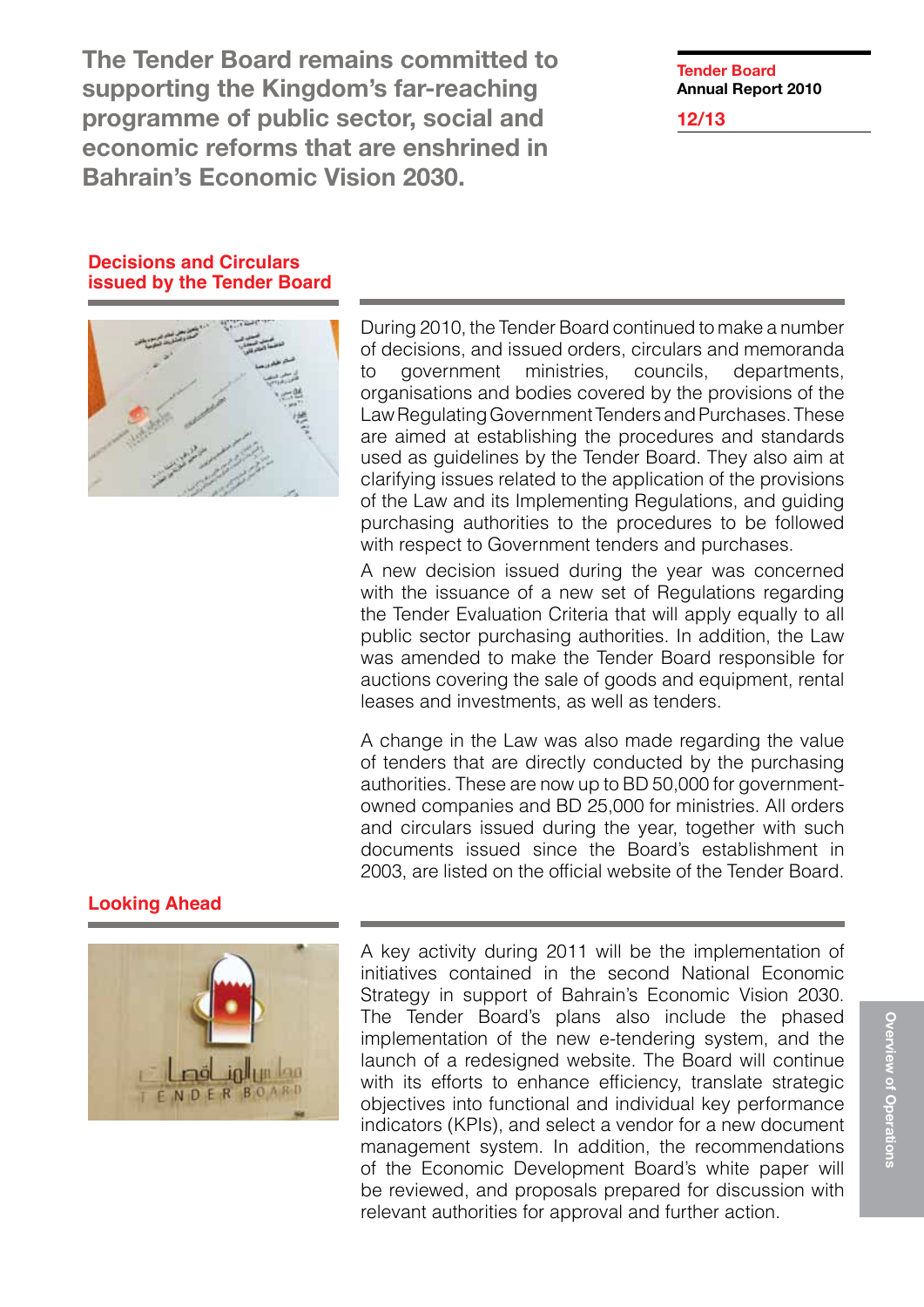## **Annual Highlights**

| <b>Total savings (BD million)</b> |       |       | Year | Total savings (BD million) |
|-----------------------------------|-------|-------|------|----------------------------|
| 2010                              | 124.1 |       |      |                            |
| 2009                              |       | 258.8 |      | 258 S                      |
| 2008                              | 58.9  |       | ገዶ   | 58.9                       |
| <b>200</b>                        |       |       |      |                            |
| 2006                              | 38 7  |       | በ6   |                            |
| 2005                              | 25.3  |       | 7ה'  | 25.3                       |
| 2004                              | 22.9  |       |      | , q                        |
| 2003                              | 26.8  |       |      | 68                         |

Comparing the actual cost of the awarded tenders with their estimated cost, significant savings in Government purchasing budgets of BD 124.1 million were achieved in 2010.

| <b>Correspondence received</b> |      | Year | Correspondence received |
|--------------------------------|------|------|-------------------------|
| 2010                           | 5012 |      |                         |
| 2009                           | 3765 |      | หร                      |
| 2008                           |      |      |                         |
| 2007                           | 4391 |      |                         |
| 2006                           | 3577 | าค   |                         |
| 2005                           | 2838 |      |                         |
| 2004                           | 2092 |      |                         |

The Tender Board received a total of 5012 Correspondence during 2010. These were studied by the Board and appropriate decisions made.

**Total savings in public sector purchasing in 2010**

**Total Correspondence received in 2010**

BD 124.1 million

5012 requests

- **• Enhanced and integrated pre-qualification and evaluation processes.**
- **• Issued a decision of the criteria to be used for the technical and financial evaluation of tenders.**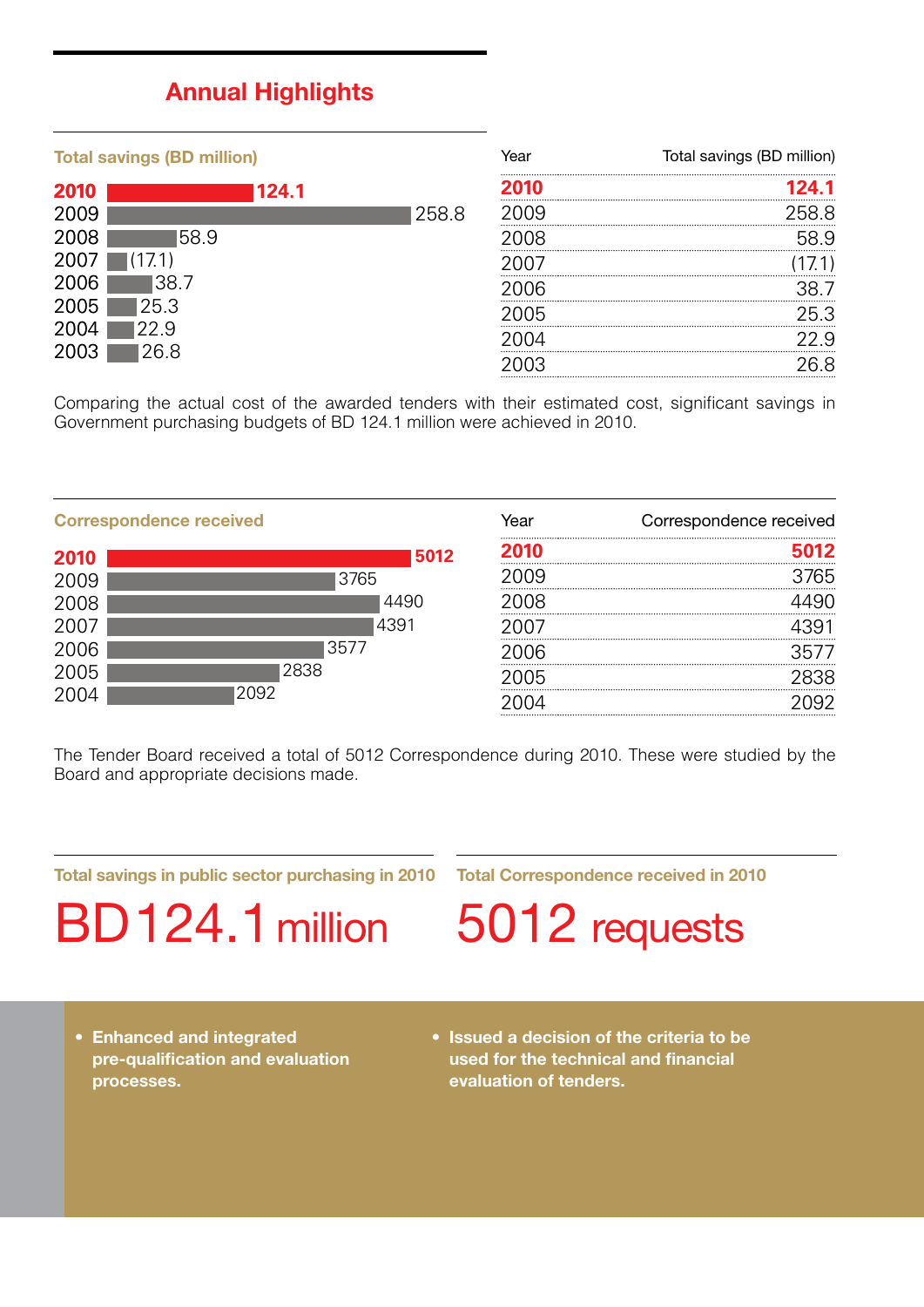#### **Tender Board Annual Report 2010**

#### **14/15**

#### **Total number of tenders awarded** Year Total number of tenders awarded **2010 2,160** 2009 1,809 2008 2,052 2007 1,929 2006 1,703 2005 1,422 2004 1,386 2003 1,142 Total 13,603 **2,160** 1,809 2,052 1,929 1,703 1,422 1,386 1,142 **2010** 2009 2008 2007 2006 2005 2004 2003

A record 2,160 tenders were officially awarded in 2010 with a total value of BD 1,265 million. This brings the total number of tenders awarded since 2003 to 13,603 tenders with an accumulating value of BD 6,850 million.

| <b>Total number of tenders opened</b>                        |                                                             | Year             | Total number of tenders opened |
|--------------------------------------------------------------|-------------------------------------------------------------|------------------|--------------------------------|
| 2010<br>2009<br>2008<br>2007<br>2006<br>2005<br>2004<br>2003 | 1,432<br>1,213<br>1,426<br>1,568<br>1,327<br>1,245<br>1.085 | 2008<br>ഥഭ<br>∖ե | 213<br>45<br>185               |
|                                                              |                                                             | Total            |                                |

The number of tenders opened rose to 1,432 with a total of 10,410 tenders opened since 2003.

**Total number of tenders awarded in 2010**

2,160 tenders

**Total number of tenders opened in 2010**

1,432 tenders

- **• Finalised testing of e-tendering system for phased introduction in 2011.**
- **• Maintained ISO 9001:2008 accreditation for Quality Management System.**
- **• Completed major upgrade of MIS infrastructure and CCTV environment.**